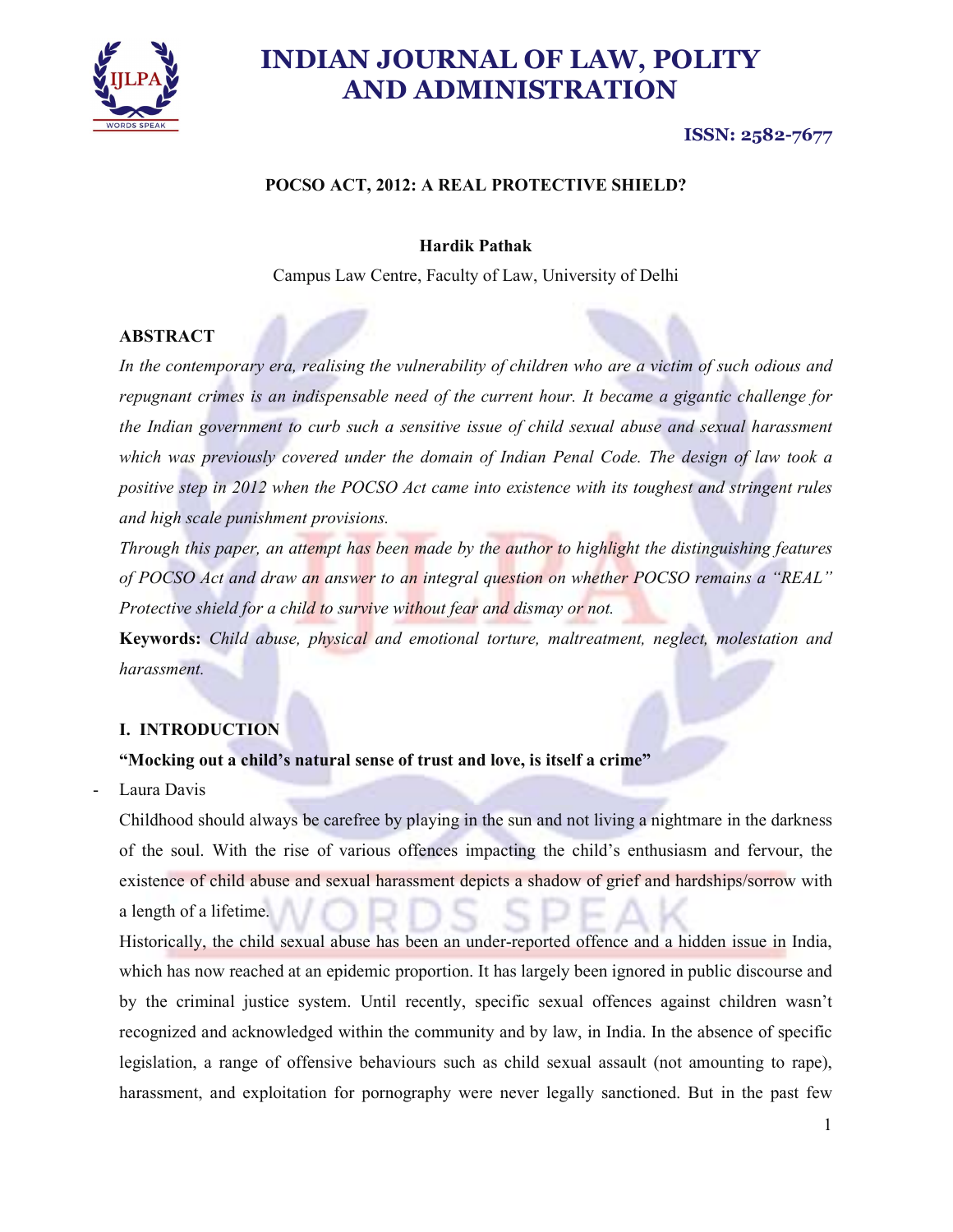

#### ISSN: 2582-7677

years various social activists, Non-Governmental Organisations (NGOs) and the Central Government's Ministry of Women and Child Development have actively engaged in helping break 'the conspiracy of silence' and have generated a substantial political and popular momentum to address the issue<sup>1</sup>.

. Children who have been sexually abused are not only traumatised as a result of their experience, but are also more vulnerable to further and repeated abuse and at risk of secondary victimisation at the hands of the justice delivery process. A recent study<sup>2</sup> on prevalence of sexual abuse among adolescents in Kerala, reported that 36 per cent of boys and 35 per cent of girls had experienced sexual abuse at some point of time. A similar study conducted by the Government of India among 17,220 children and adolescents to estimate the burden of sexual abuse revealed shocking results and showed that every second child in the country was sexually abused; among them, 52.94 per cent were boys and 47.06 per cent were girls. Highest sexual abuse was reported in Assam (57.27%) followed by Delhi (41%), Andhra Pradesh (33.87%) and Bihar (33.27%). Such an act is quite persistent in both the rural as well as urban areas. As per the National Crime Records Bureau (NCRB) 2014, a total of 8,904 cases under 'Protection of Children from Sexual Offences Act', 2012 were reported in which prosperous states like Uttar Pradesh (3637 cases) and West Bengal (1058 cases) and Tamil Nadu (1,055 cases) have accounted for majority of such cases. If we look at the trend in 2015 and 2018, out of a total 8833 registered POCSO cases under Sections 4 and 6, 4114 cases were of late adolescents aged 16–18 years. Consistently, in other studies also, the highest numbers of registered cases were falling in this age group<sup>3</sup>. .



<sup>1</sup> Srishti Agnihotri and Minakshi Dua, Reviewing India's Protection of Children from Sexual Offences Act Three Years On, London School of Economics, (December 18, 2015), http://blogs.lse.ac.uk/southasia/2015/12/18/reviewing-indiasprotection-of-children-from-sexual-offences-act

<sup>&</sup>lt;sup>2</sup> Ministry of Women and Child Development, Press Information Bureau, Government of India (August 07, 2015) http://pib.nic.in/newsite/PrintRelease.aspx?relid=124524sterster

<sup>3</sup> Ministry of Home Affairs (MHA) National Crime Records Bureau (Crime in India 2015 Statistics), (July 29, 2016) https://ncrb.gov.in/sites/default/files/Statistics/Statistics-2015\_rev1\_1.pdf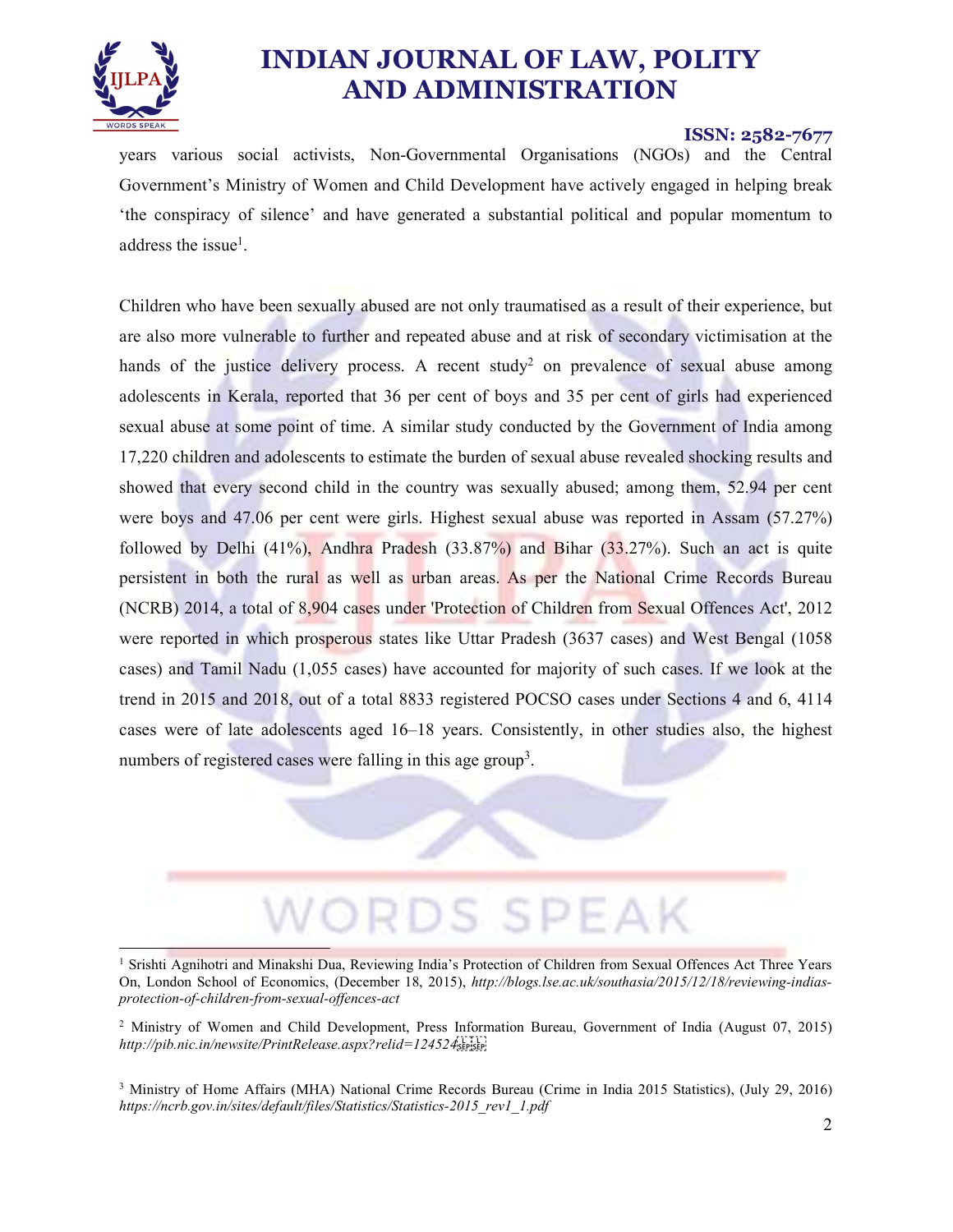

### ISSN: 2582-7677



#### Fig 1. Data source: National Crime Records Bureau Report of 2014.

### II . NEED OF THE HOUR

It is very critical to say anything about what happens after a child has been sexually abused which holds significance not only for his/her well-being but also for the protection of other children, because if the perpetrator is never identified or allowed to move free, there are high chances of further abuse. Sometimes, the complaints of the children are simply rejected by the family members, police and the medical experts<sup>4</sup>. In most cases, perpetrator is often a family member or a person entrusted with care and custody of child. In such cases, the child would refrain from speaking up because of constant threat and fear of the family members. Also, there have been cases where mothers didn't take any action because of trepidation of being ostracised and discarded by the inlaws. Lack of competency by doctors and sympathetic treatment by police brought rising challenges for the society to evolve and further added to child's trauma. As there wasn't any specific set of statutory guidelines which could dominate the relevance of child molestation and cater to their needs, even the cases at the apex court used to take ages to deliver justice. With the ongoing inability of our criminal justice system to deal with such a highly sensitive issue paved the way for a holistic set of norms and rules which was finally formulated and modulated by the legislature. There was an urge at

 <sup>4</sup> Sneha Roy and Indira Priyadarshini Madiki, Child Abuse: Is India well equipped for the challenge, International Journal of Policy Sciences and Law, Volume 1, (Nov 12, 2020) https://ijpsl.in/wp-content/uploads/2020/12/Child-Abuse-Is-India-Well-Equipped-for-the-Challenge-Sneha-Roy-Indira-Priyadarshini-Madiki.pdf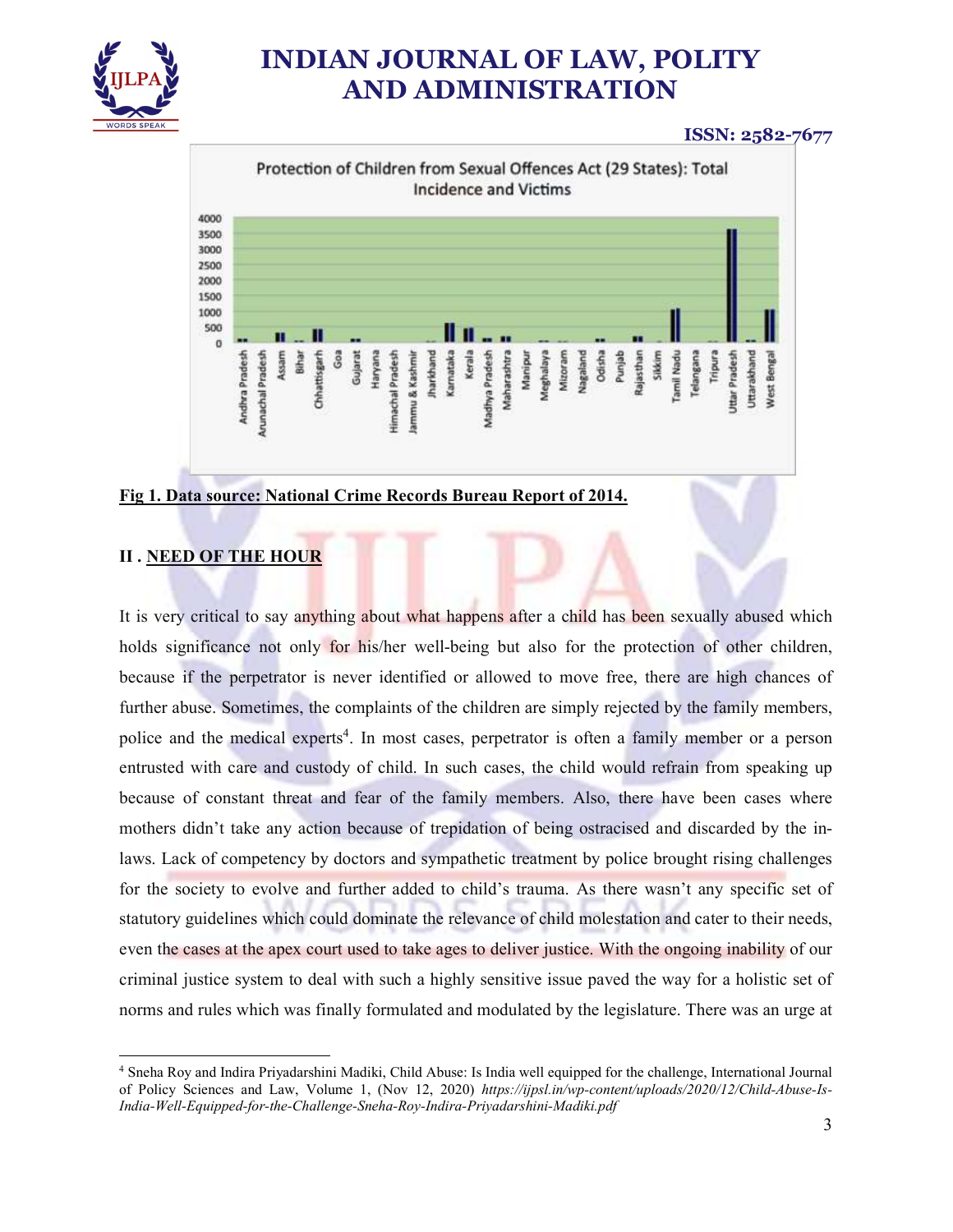

#### ISSN: 2582-7677

the national front to foster the development, welfare and protection of children who should be seen as an inspiring flower of this generation rather than a medium to utilise the lust of few demons.<sup>5</sup> Until 2012, the sexual offences against children recognised by law were covered 'only' by three sections of the Indian Penal Code 1860 (IPC), which were the following:<br>- rape (sexual intercourse without consent—section 376),<br>outraging modesty of a woman (section 354)<br>- unnatural acts defined as per (section 377)<sup>6</sup>.

- 
- 
- 

. Consequently, other forms of non-penetrative sexual assaults, harassment and exploitation were not explicitly recognised and therefore excluded.

Finally, in order to effectively address the heinous crimes of sexual abuse and sexual exploitation of children through less ambiguous and more stringent and primitive legal provisions, the Ministry of Women and Child Development (Government of India) championed the introduction of the Protection of Children from Sexual Offences (POCSO) Act, 2012. The act came into force with effect from '14<sup>th</sup> November 2012', along with rules framed thereunder<sup>7</sup>.

#### III. STATUTORY PROVISION

The POCSO Act, 2012 is a comprehensive law to provide for the protection of children from the offences of sexual assault, sexual harassment and pornography, while safeguarding the interests of a child (who is any person underneath 18 years of age) at every stage of the judicial process by incorporating child-friendly mechanisms for reporting, recording of evidence, investigation and speedy trial through designated Special Courts and fast track courts.<sup>8</sup>

 $\frac{5 \text{ A} \quad \text{Kumar and A} \quad \text{Pathax} \quad \text{The Problem of} }$ <sup>5</sup> A. Kumar and A. Pathak *The Problem of Child Sexual Abuse in India Laws, Legal Lacuna and the Bill PCSOB-2011,* Publication, (April, 2012) https://www.researchgate.net/publication/291313869\_The\_problem\_of\_child\_sexual\_abuse\_in\_India\_laws\_legal\_lacun a\_and\_the\_bill - PCSOB-2011

The Indian Penal Code, 1860

<sup>7</sup> Under the POCSO ACT, 2012

<sup>8</sup> Krishnakumar P, Satheesan K, Geeta MG, Sureshkumar K, Prevalence and spectrum of sexual abuse among adolescents in Kerala, South India. The Indian Journal of Paediatrics. (Oct 25, 2013) (8):770-4. doi: 10.1007/s12098- 013-1260-z. Epub, https://pubmed.ncbi.nlm.nih.gov/24154965/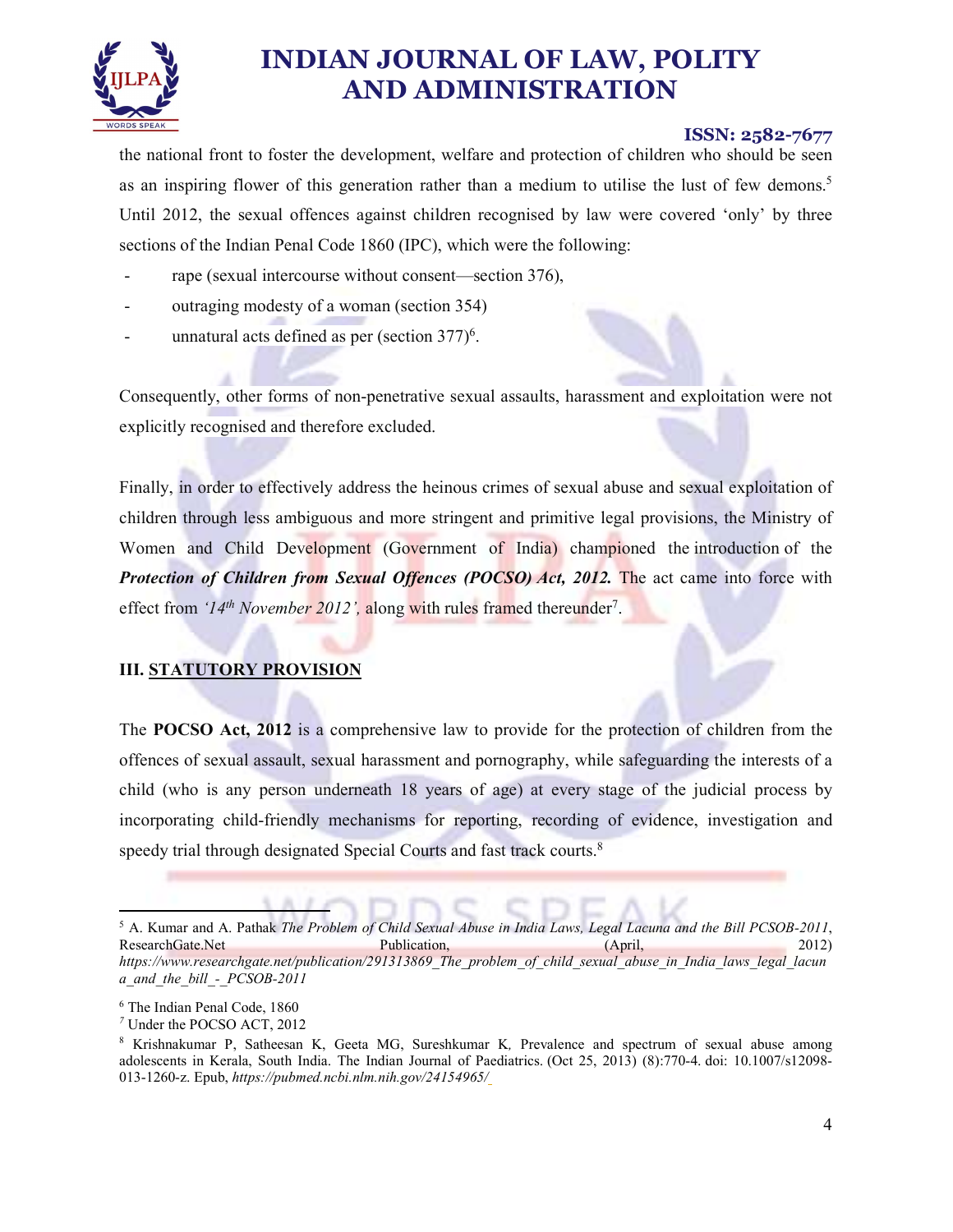

### A. ESSENTIAL FEATURES OF THE ACT

The following are some of the guidelines and attributes in forms of rules and regulations as being issued by the Hon'ble Supreme Court of India which were incorporated in the Act itself, in order to curb the draconian impact of such offences on the large masses:<br>There has to be an effective establishment of the Child Welfare Committee at large by the Courts

- so that any report if gets filed in context to the Child Sexual Abuse, shall be communicated to the Police Authorities within 24 hours and has to be resolved by the concerned Authorities. [SEE]<br>- The police have to record the statement of the Minor Child in the civil clothes or in the casual
- dresses, so that the Minor Child shall not feel threatened while giving out the statement. <br>
The **medical examination** of the child for the assortment of measurable proof should just be led by a
- lady expert in the proximity of a person that the adolescent trusts. <br>
The Special Courts have been set up so that they conduct the trial in camera without even revealing
- the identity of the child indeed developing a conducive child-friendly environment.<br>It is the commitment of these courts to ensure that the minor isn't presented to the 'blamed' while
- recording his/her announcement, as the personality of the minor remains undisclosed. Fighte/she can
- giver affirmation via video-conferencing as well.<br>The **cases are not delayed** and are disposed of inside a year from its date being represented.<br>It also provides for the Special Court to determine the **amount of compensati**
- so that this money can then be used for the child's medical treatment and rehabilitation.<br>A mediator, translator, special teacher or some other ace should be accessible in court if the minor
- needs any assistance, and the gathering of the minor should be allowed to pay for restorative treatment and recuperation or the effective recovery.

The said act is to be implemented with the active participation of the State Governments. Under Section 39 of the said Act, the State Government is required to frame guidelines for the use of persons including non-governmental organisations, professionals and experts or persons trained in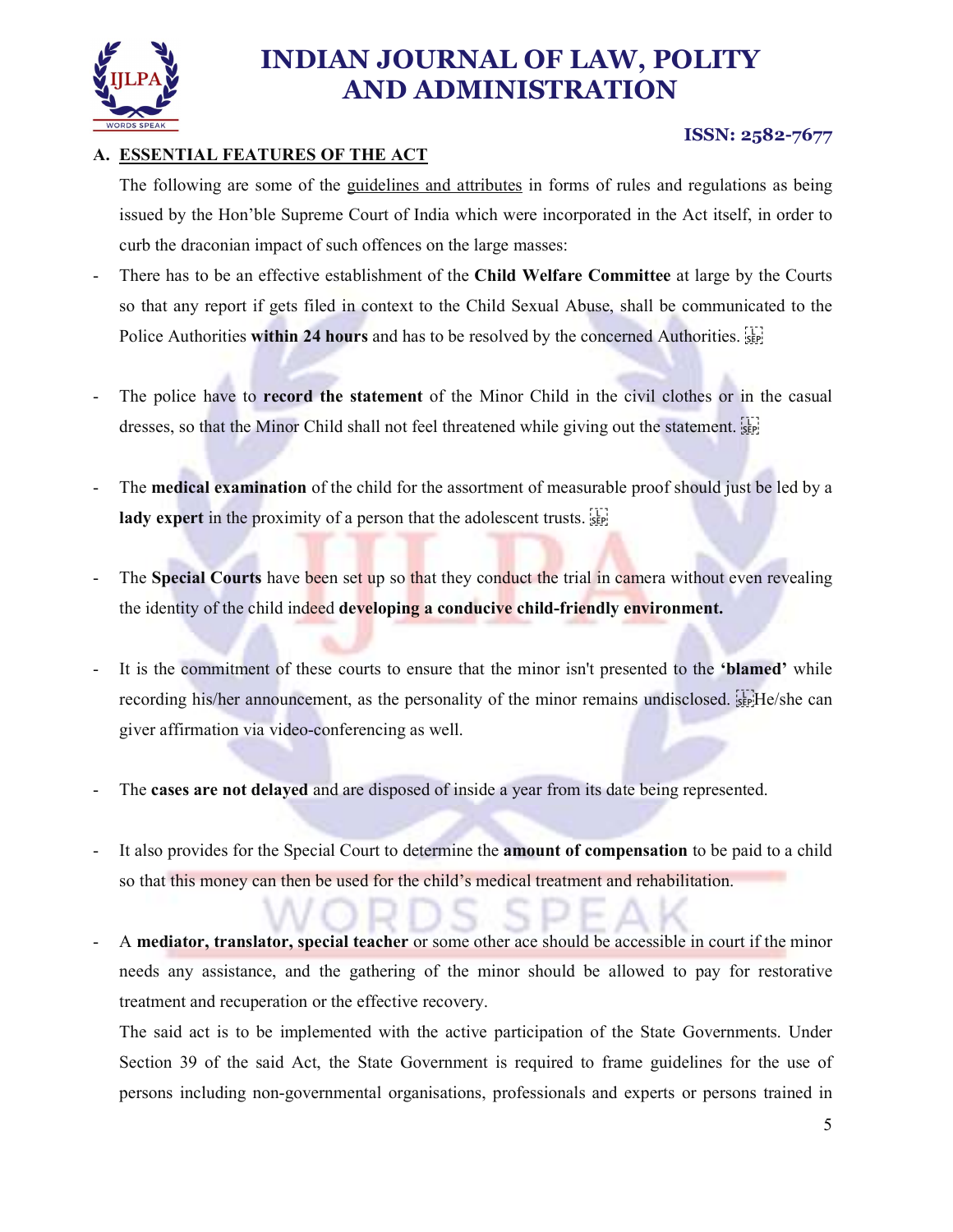

## ISSN: 2582-7677

and having knowledge of psychology, social work, physical health, mental health and child development to assist the child at the trial and pre-trial stage.

| <b>Fundamental principles of professionalism while dealing with POCSO cases</b> |                                                            |
|---------------------------------------------------------------------------------|------------------------------------------------------------|
|                                                                                 | Right to Life and Survival                                 |
|                                                                                 | Best interest of the child                                 |
|                                                                                 | Right to be treated with dignity and compassion            |
|                                                                                 | Right to be protected from discrimination                  |
|                                                                                 | Right to special preventive measures                       |
|                                                                                 | Right to be informed                                       |
|                                                                                 | Right to be heard and to express views and concerns        |
|                                                                                 | Right to effective assistance and privacy                  |
|                                                                                 | Right to be protected from hardship during justice process |
|                                                                                 | Right to compensation                                      |
|                                                                                 |                                                            |

## B. PUNISHMENT PROVISIONS UNDER THE ACT

In order to curtail immoral and illicit acts which sabotages child's self-esteem and dignity and are at rise in the global arena, the act holistically draws attention towards all the parameters on which an abusive accused can be held liable under law. Following are few of the essential elements of the same<sup>9</sup>:

- Penetrative sexual assault: The penetration can either be penile-vaginal, penile-oral, penile urethral or penile-anal, or object penetration. Section 4 of the act provides for punishment not less than 7 years which may extent to life imprisonment and a fine. [17]
- Aggravated penetrative sexual assault committed by a person of trust or authority: As this being the most grievous out of all, Section 6 of the act lays down the punishment which should not less than 10 years; it may also extend to rigorous life imprisonment, and a fine.
- Non-penetrative sexual assault committed with a sexual intent: Non-penetrative sexual assault includes touching the vagina, penis, anus or breast of the child or asking the child to touch such body parts of the perpetrator or any other person or any other act done with sexual intention. In such cases, Section 10 gives punishment for not less than 3 years which may extend to 5 years and fine or both.
- Sexual harassment:  $\mathbb{E}$  is caused by indecent and sexually explicit remarks, emails or telephone

<sup>&</sup>lt;sup>9</sup> Ministry of Women and Child Development, The Protection of Children from Sexual Offence Act, 2012 (June 20, 2012); https://wcd.nic.in/sites/default/files/POCSO%20Act%2C%202012.pdf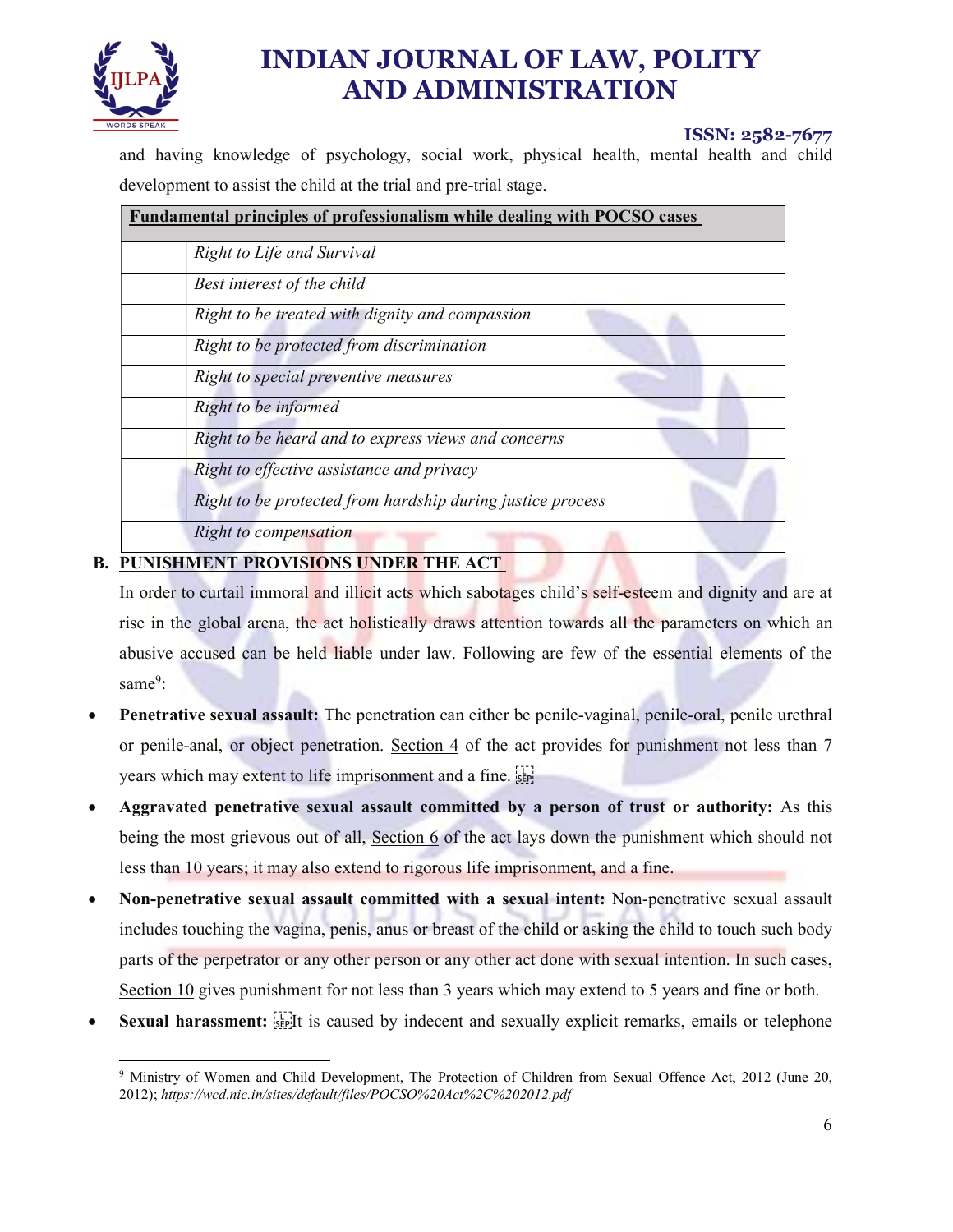

### ISSN: 2582-7677

calls; taunting, jeering, or posing a request for sexual favour.  $\sum_{i=1}^{n}$  The punishment is 3 years and a fine as per Section 12.

- Using a minor for pornographic purposes: $\sum_{s \in P}$  includes producing or distributing any pornographic content via print or electronically. Under Section 14 (1), the punishment is 5 years and a fine and in case of second conviction, it would be 7 years and a fine.
- Attempt of offence: Section 18 of the act provides for 1 year punishment and a fine.<sup>10 [17]</sup>

### C. JUDICIAL PRONOUNCEMENTS: A RAY OF HOPE

In the recent times, Judiciary has been very particular and noteworthy of the offences happening against minors. They have showed an element of courage and fortitude in neglecting any room for error while dealing with sexual abuse cases especially 'rape' with children.

In Shimbhu v. State of Haryana  $(2013)^{11}$ , the Supreme Court of India held that rape is noncompoundable offence against the society and thus there cannot exist any situation of "compromise" between the minor victim's family and the accused, indeed it is itself impermissible and prohibited under law.

In the recent case of Ahtesham Khan vs The State of Bihar  $(2021)^{12}$  Hon'ble Justice Birendra Kumar of the Patna High Court observed while affirming the conviction of a man found guilty of raping a 14-year-old minor girl, "Rape is not merely a physical assault, it is often destructive of the whole personality of the victim. A murderer destroys the physical body of his victim, a rapist degrades the very soul of the helpless female."<br>In The State Govt NCT of Delhi v Khursheed  $(2018)^{13}$  the Delhi High Court convicted the accused

under Sections 376 IPC and Section 4 of POCSO Act on the findings that the DNA found on the body and clothes of the prosecutrix matched with that of the accused, which on the previous account was being fragmented and compromised in the Forensic Science Laboratory (FSL) Report. The Court highlighted the essence of strict and trustworthy forensic medial evidences for framing the guilt of the accused under POCSO.

Even the Supreme Court of India, after showing displeasure in Shankar Kisanrao Khade v State of *Maharashtra*  $(2013)^{14}$  where it took up the issue of non-reporting of POCSO case by the by-standers

 $10$  ibid.

<sup>&</sup>lt;sup>11</sup> (2014) 13 SCC 318<br><sup>12</sup> 2021 SCC OnLine Pat 738<br><sup>13</sup> CRL.A. 510/ (2018)<br><sup>14</sup> (2013) 5 SCC 546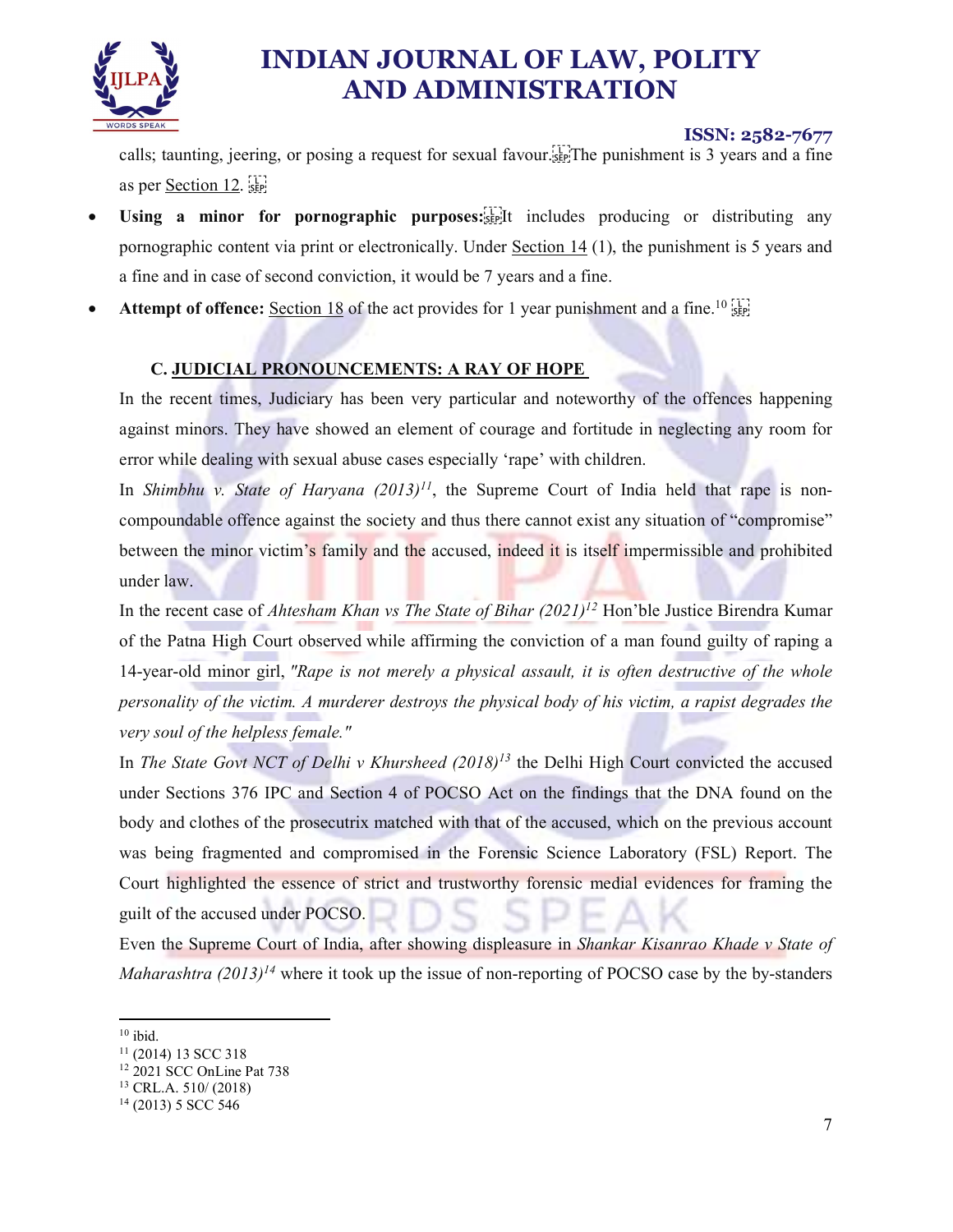

#### ISSN: 2582-7677

and onlookers, held in Dr. Sr. Tessy Joe v. State of Kerala  $(2018)^{15}$  that the Section 19(1) of POCSO Act puts a legal obligation on a person to inform the relevant authorities if he/she has 'knowledge' that an offence under POCSO has been committed. Furthermore, the Karnataka High Court in the case of Nayaz Pasha v State of Karnataka  $(2019)^{16}$  while rejecting the bail application observed that "though a second marriage is permissible under Mohammedan law, personal law 'cannot' override special laws like that of POCSO Act (2012) or The Child Marriage Restraint Act (1929). Moreover, In Federation of Obstetrics and Gynaecological Societies of India v Union of India & Ors (2019)<sup>17</sup> the Apex Court of India observed that:

"POCSO provisions are a clear indication of the seriousness with which crimes against women and children have been viewed by the Legislature. It is also evident from these provisions that due to the pervasive nature of these crimes, the Legislature has deemed it fit to employ a reversed burden of proof in these cases".

With regard to Section 29 of this Act, courts have categorically mentioned its input in various precedents. In Navin Dhaniram Baraiye v The State of Maharashtra  $(2018)^{18}$ , Hon'ble Bombay High Court and recently in *Dharmendra Singh @ Saheb v State (2020)<sup>19</sup>*, Hon'ble Delhi High Court have collectively observed that:

"A perusal of this section does show that it is for the accused to prove the contrary and in case he fails to do so, the presumption would operate against him leading to his conviction under POCSO Act". It cannot be disputed that no presumption is absolute and every presumption is rebuttable. It cannot be countenanced that the presumption under Section 29 of POCSO is absolute. It would come into operation 'only' when the prosecution is first able to establish facts that would form the foundation for the presumption".

It is evident in *Joy v State of Kerala (2019)<sup>20</sup>*, Hon'ble Court held that it won't be under any compulsion to accept prosecution's version as a gospel truth in every case. Patent absurdities, inherent infirmities, and improbabilities in the prosecution version may lead to irresistible inference of falsehood.

 <sup>15 (2018) 3</sup> KLT 934 (SC), para 10'

<sup>16 2019</sup> SCC OnLine Kar 899

<sup>&</sup>lt;sup>17</sup> 2019 SCC OnLine SC 650<br><sup>18</sup> 2018 ALL MR (Cri) 4919; 2018 CriLJ 3393<br><sup>19</sup> Bail Application 1559/2020; *https://www.livelaw.in/pdf\_upload/pdf\_upload-382371.pdf*<br><sup>20</sup> 2019 SCC OnLine Ker 783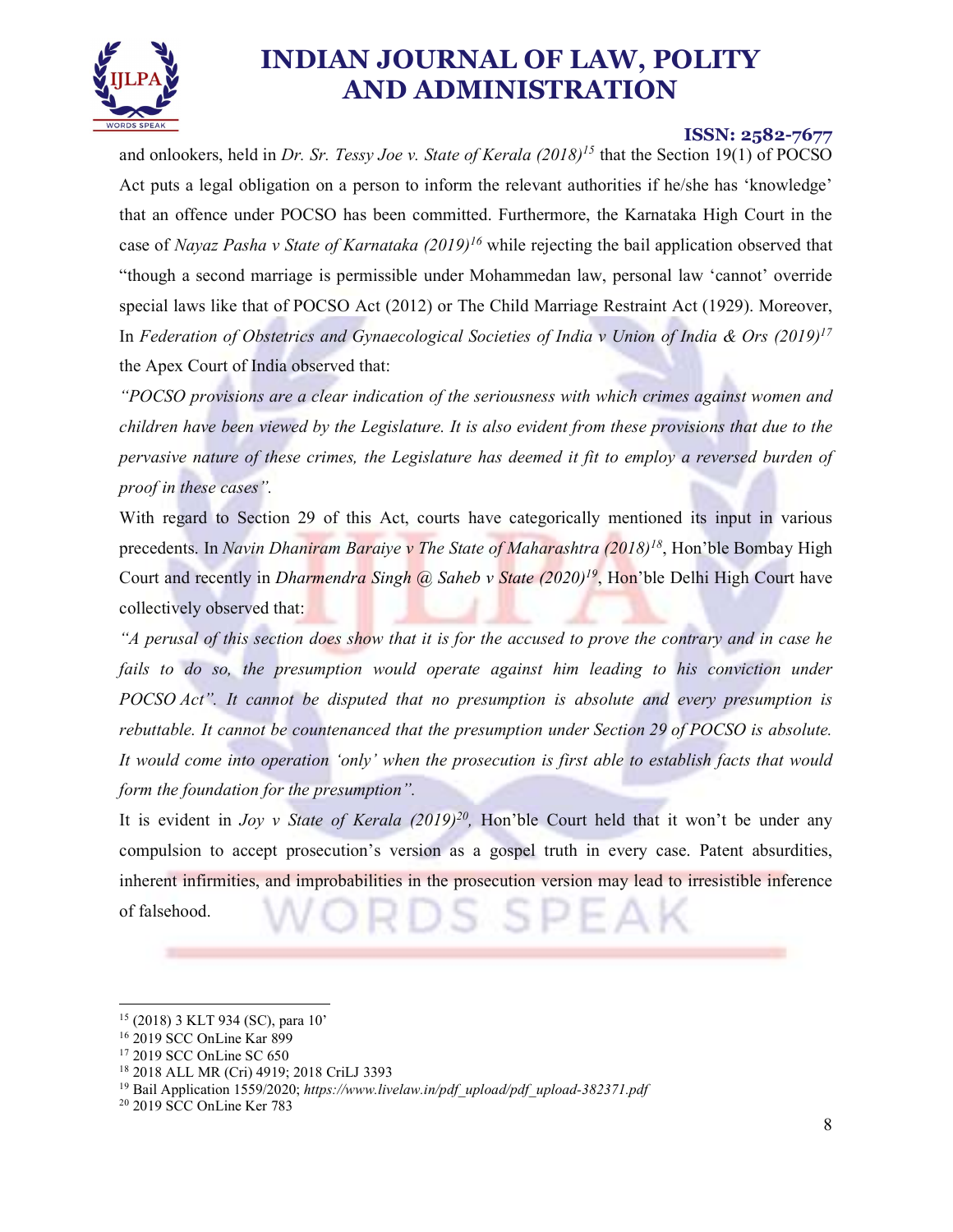

### ISSN: 2582-7677

Moreover, in Anwari Begum v. Sher Mohammad  $(2005)^{21}$ , the Apex Court of India observed that as a general rule the court has to consider following factors while granting bail under POCSO cases:

(i) The nature of accusation and severity of punishment in case of conviction and the nature of supporting evidence

(ii) Reasonable apprehension of tampering with the witnesses or apprehension of threat to the complainant

(iii) Prima facie satisfaction of the court in support of the charge

## D. MULTI-SECTORAL APPROACH TOWARDS POCSO ACT

Even after the emergence of POCSO, the ground reality still remains static and desolate. With lack of clear administrative guidelines and transparent process, sensitive matters such as sexual offences are washed aside by an insouciant attitude of concerned officials. Lack of timely assistance, forced to relive traumatic experiences on an uninterrupted perpetual manner, social and psychological breakdowns, lack of welfare mechanisms and medical support are few of such examples which have been a constant manoeuvre to reckon with in capacity of child's healing and developmental growth $^{22}$ .

. Looking at such hurdles towards achieving equal justice in a given time, there is thus a desperate need for prompt and systematic multi-sectoral intervention that will be conducive to the justice delivery process, minimise the risks of health problems, enhance the recovery of the child and prevent further trauma. This can be achieved through collective action and policies that addresses the needs of the child effectively rendering him/her towards the path of recovery and rehabilitation.

Protective care and concerns towards a child is not an isolated issue. The achievement of such an objective requires a co-ordinated and cumulative strategic response of all the key players, which include the Police, Courts, medical institutions, psychologists as well as institutions that provide social services to them<sup>23</sup>. Needless to say, the identification and understanding of the roles of each of these professionals is crucial to avoid duplication and promote effective integrated convergence. A multi-sectoral approach, will provide a frame work within which the service providers will work,

 <sup>21 2005</sup> SCC OnLine SC 1347

<sup>&</sup>lt;sup>22</sup> UNICEF.Org/INDIA, Protecting India's Children from violence, abuse and exploitation (Aug 3, 2018); https://www.unicef.org/india/what-we-do/child-protection

<sup>&</sup>lt;sup>23</sup> Ministry of Women and Child Development, Government of India, "National Study on Child Abuse: India 2007," (Jan  $20<sup>th</sup>, 2007$ ); http://wcd.nic.in/childabuse.pdf  $_{\rm SFR}$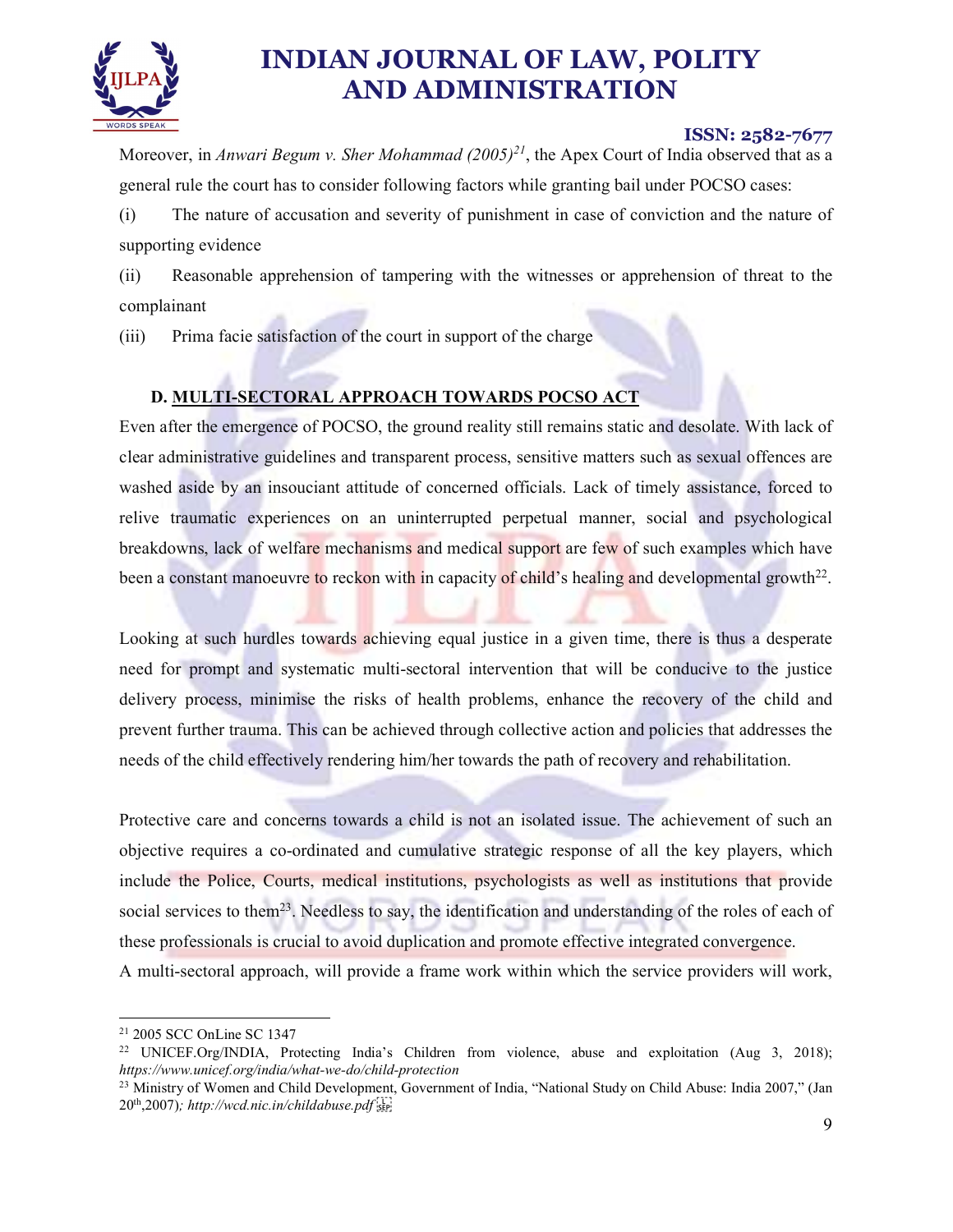

#### ISSN: 2582-7677

and provide a mechanism for information-sharing to help the victim.<sup>24</sup> The process of investigation and referral of cases will also improve by a set of combined data base showcasing recent trends of child abuse cases. It is envisaged that such an approach will ensure support for the child and his/her family, including assistance with police and court proceedings, arrangements for emergency shelter for children, arrangements for counselling therapies and training courses, appropriate rehabilitative services including protective custody and foster care, information on access to financial assistance and monitoring of family involvement.

The responsibility of supporting such children should be embraced by the whole community but it is the professionals that work in this field constantly and play a paramount and predominant role in enabling the amelioration process. Such an evolution of a multi-disciplinary approach will go a long way in achieving the objectives of the POCSO Act, 2012.

### IV. CONSTANT CHALLENGES, DRAWBACKS AND CONTROVERSIES

POCSO Act has a multidimensional perspective towards having legal, social, medical and psychological implications which makes it an excellent piece of legislation with a protective mindset. However, there are certain conceptual issues attached to it:

(a) Consent: If the child/adolescent refuses to undergo medical examination but the family member or investigating officer is insisting for the same, the POCSO Act is silent and does not give any clear direction. However, it would be prudent to take informed consent from parent when the survivor is a child (below 12 year.) and consent from both parent and the victim, if the survivor is an adolescent (age group from 12 -18 year.). In case of emergency, treatment needs to be initiated without getting into this consent issues or legality to protect the life of the child.

(b) Medical examination: Section 27(2) mandates that in case of a female child/adolescent victim, the medical examination should be done by a female doctor. However, the law mandates the available medical officer to provide emergency medical care. On the other hand, the Criminal Law (Amendment) Act (2013) under Section 166A of Indian Penal Code mandates the Government medical officer on duty to examine the rape victim without fail. This conflicting legal position arises

<sup>&</sup>lt;sup>24</sup> National Commission for the Protection of Child Rights (Nov 8, 2021); http://www.ncpcr.gov.in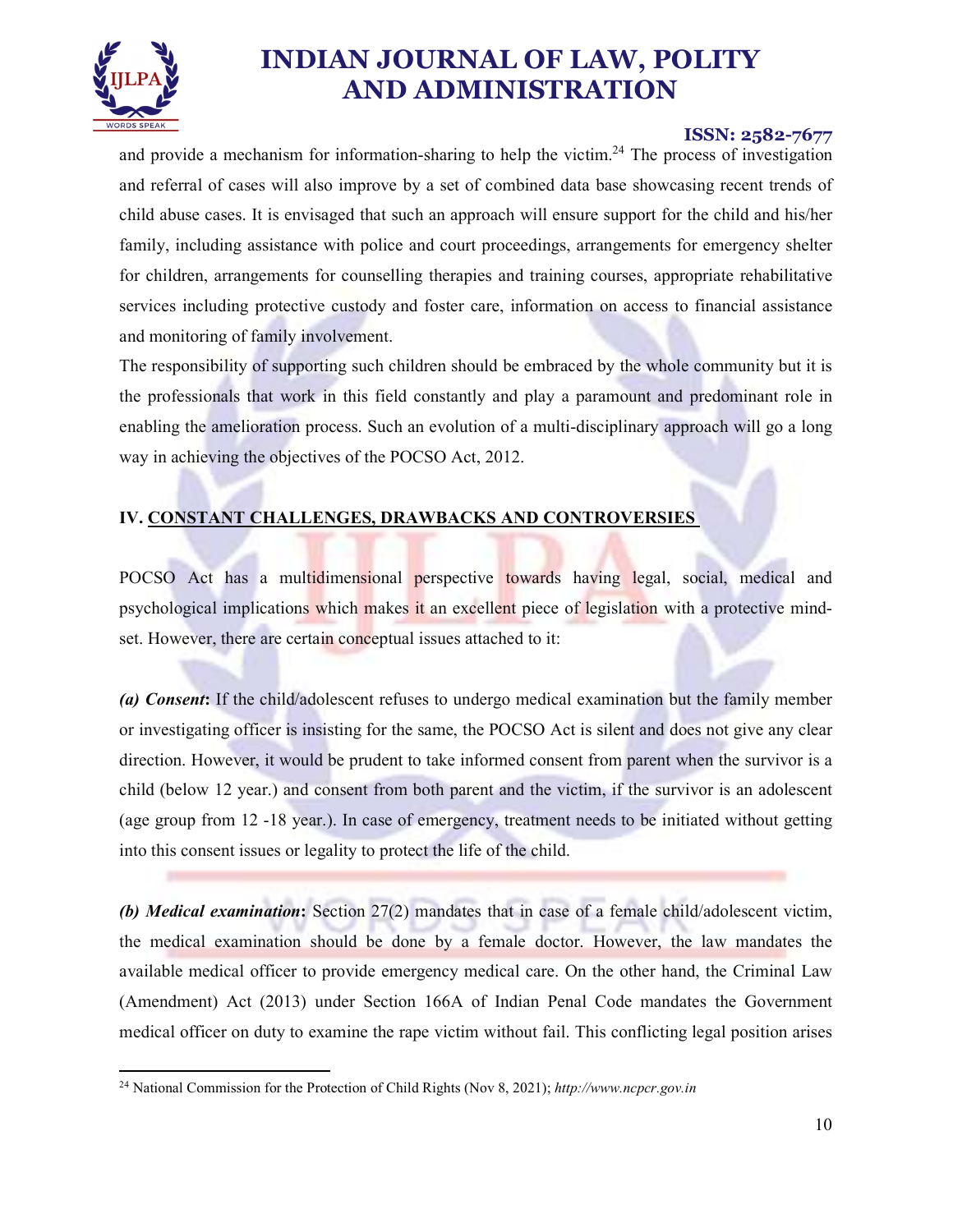

ISSN: 2582-7677

when female doctor is not available.

(c) Treatment cost: The law has casted legal obligation on the medical fraternity for establishment to provide free medical care to the survivors. If there are no proper facilities or costly procedure is required, the State should take responsibility of reimbursing the cost, otherwise hospital may provide substandard medical treatment procedure or may deprive the survivor from comprehensive treatment.

(d) Child marriage: Child marriage and consummation of child marriage are considered illegal under the POCSO Act. In India, even though child marriage is prohibited under secular law, it enjoys sanction under certain Personal Law thus complicating matters massively in front of the judiciary.

(f) Training: There is an urgent need to train the medical, teachers, judicial, advocates and law enforcing agencies under POCSO. Research information, monitoring and sensitizing the public are the biggest challenges. Priming all the medical undergraduates and primary health care doctors in providing child friendly interview, structured assessment, collecting evidence, prophylaxis for sexually transmitted diseases and HIV, family counselling and regular follow up is also needed.

(g) Lack of mental health resources: The role of mental health professional in interrogating and being part of child abuse trail is very much essential and for achieving that mark: family therapy, individual child counselling in longer run, forensic interviewing and psychological overview of the mental trauma a child suffers are needed to be done which unfortunately are left behind due to lack of resources and timely care and protection.

(h) Reporting: Making crime aware at the earliest to concerned authorities is highly difficult and highly personal decision for many family members and survivors. Emotional turmoil, family honour, embarrassment and anger are few such instances which acts like an obstacle and restricts them to report it within time. The fear of re-victimization because of medical examination and poorly informed society members keeps them silent and they undergo torture for long duration. A golden rule to all the medical professionals working with children is to report about the offences. So, professionals need to keep a watch on sexual abuse, explore and assess child thoroughly to do justice for which POCSO was created.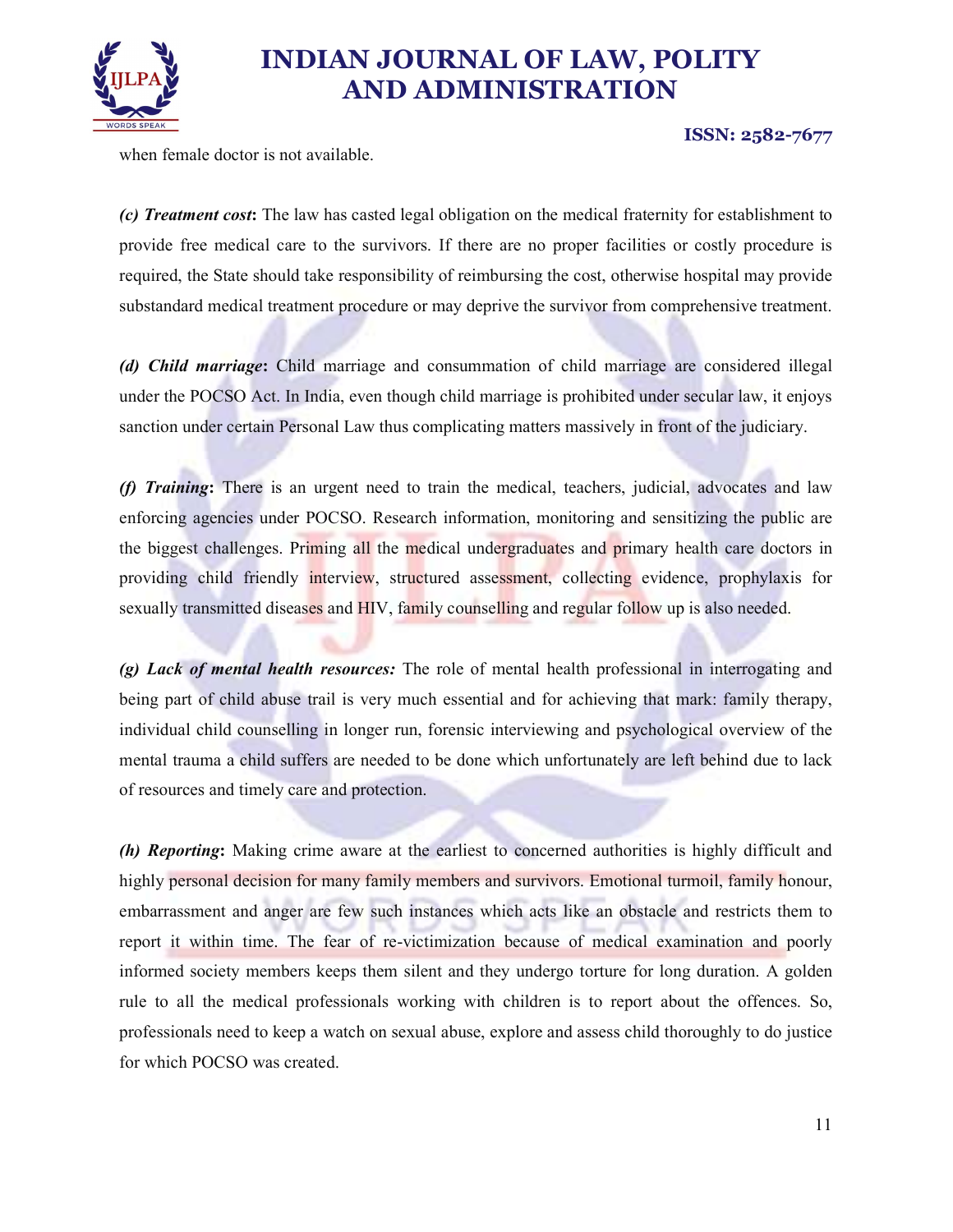

#### ISSN: 2582-7677

 With such prevalent challenges, still in the box to be corrected under POCSO Act, any reasonable degree of suspicion needs to be tackled immediately to stop reaching at such a height which brings displeasure and vexation for victim as well as the society as crime is in rem i.e. against the society.  $2^5$ 

#### V. SUGGESTIONS

There is no doubt that the POCSO Act, being the landmark and supreme legislation of India, stands out as a comprehensive measure to safeguard the rights and best interests of the children, with a wellset holistic framework but still there is an urgent need for a reconsideration of absolutist approach of POCSO in regard to sexual interactions. Courts need to be able to strike a balance between the limited but developing capacity of adolescents to consent to sexual interaction and their vulnerability to being groomed, abused and exploited. In 2017 Report, "Everyone Blames Me", initiated by the 'Human Rights Watch Organisation', it was found that survivors particularly among marginalised communities still find it difficult to register police complaints and in recent times, such transformative urgency had also increased in the backdrop of a massive criticism under the leading case of Satish Ragde v State of Maharashtra  $(2020)^{26}$  where the accused was being acquitted by the Nagpur bench of Bombay HC who held that "groping without skin-to-skin contact, unzipping pants and holding minors hand doesn't comprise of sexual assault under POCSO". The government must vitalise and invest immensely for an effective implementation of ICPS including a trained cadre of professional expertise for child protection. Community at large also need to be made aware of such violent happenings. It is important to integrate curriculum on 'personal safety education' starting from Class I, or even Anganwadis, in an age-appropriate manner. Discussions need to be held within resident associations and panchayats, and simple steps can help safeguard children. Children constitute 40% of our population, yet only 4.52% percent of the total union budget is allocated for them showing how insouciant the government is towards child development and growth. Training and sensitization of all the stakeholders and judicial officers along with CCTV maximisation, School security Committee (SCC) are some important variables in providing comprehensive care and justice and fulfilling the essentials of UNCRC. Also, providing 'Sex

<sup>&</sup>lt;sup>25</sup> Ministry of Women and Child Development, GOI, "Report of the Working Group on Child Rights for the 12th Five Year Plan" (Dec 16, 2021) https://niti.gov.in/planningcommission.gov.in/docs/aboutus/committee/wrkgrp12/wg\_child\_rights.pdf 26 2020 SCC OnLine Bom 5056